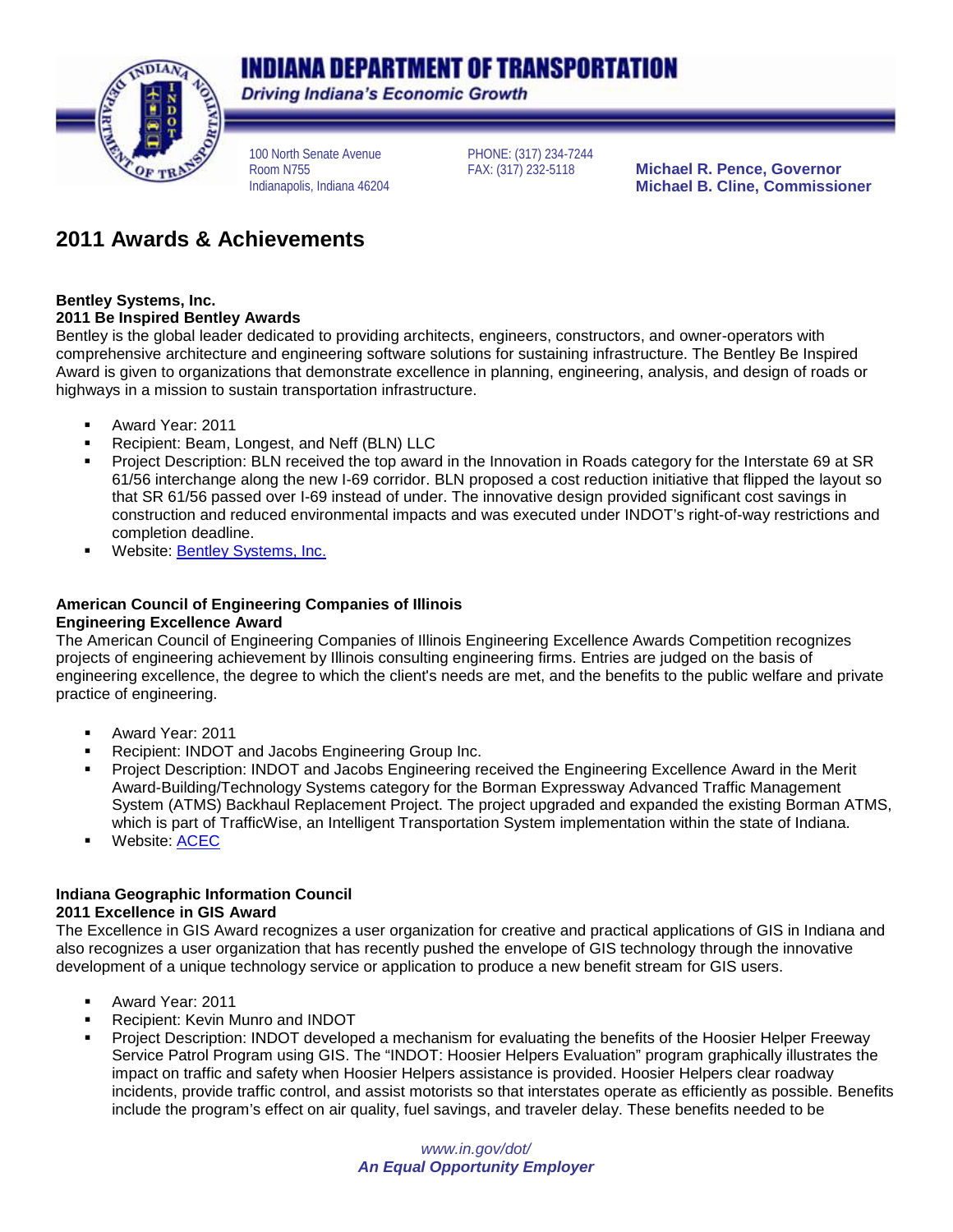continually modeled to maximize program effectiveness. By quantifying the value of the Hoosier Helper state program, INDOT is able to measure performance in terms that matter to all of us. The results of the analysis were used successfully in a bid for more than \$1 million in Federal Congestion Mitigation and Air Quality (CMAQ) funding for the Hoosier Helper program.

**EXECT:** Link for more information:<http://www.in.gov/indot/2408.htm>

#### **Federal Highway Administration Highways for LIFE**

The FHWA Highways for LIFE program encourages the use of proven technologies and practices that are not yet widely used to quickly and efficiently improve safety, reduce congestion and create high-quality, long-lasting highways and bridges.

- Award Year: 2011
- Recipient: INDOT
- Project Description: INDOT received \$226,000 under the Highways for LIFE program to Improve a section of SR 13 under the I-69 overpass in Madison County that has been hit by trucks several times due to the low clearance. Thinner precast concrete pavement will be used to allow a few more inches for clearance and will expedite construction and minimize traffic disruption.
- **Website: [Federal Highway Administration](http://www.fhwa.dot.gov/pressroom/fhwa1104.htm)**

### *Roads & Bridges* **Magazine**

#### **Top 10 Bridges**

*Roads & Bridges* magazine is a national trade publication covering the North American transportation construction industry. *Roads & Bridges* provides engineers, contractors and government information on equipment, materials, technology and products. Each year, the Roads & Bridges magazine editorial staff determines the Top 10 projects in North America, based on project challenges, impact to region and scope of work.

- Award Year: 2011
- Recipient: INDOT & Kentucky Transportation Cabinet
- Project Description: The Milton-Madison bridge replacement project in southern Indiana was honored for its innovative construction plan, which will replace the structurally deficient bridge with a new truss superstructure on rehabilitated existing piers. Under the plan, the new superstructure will be constructed along the shoreline before it is lifted in sections onto temporary piers parallel to the existing bridge. The new structure will then be slid over onto the new strengthened piers. This innovative solution will result in only a 10-day closure of the bridge, rather than the year-long closure predicted using traditional construction techniques.
- Website: [Road & Bridges](http://www.roadsbridges.com/2011-top-10-bridges-no-3)

#### **American Association of State Highway and Transportation Officials** (**AASHTO) Performance Excellence Award**

AASHTO is a nonprofit, nonpartisan association representing highway and transportation departments in the 50 states, the District of Columbia, and Puerto Rico. Its primary goal is to foster the development, operation, and maintenance of an integrated national transportation system. AASHTO, AAA, and the U.S. Chamber of Commerce sponsor the America's Transportation Awards competition, which recognizes outstanding transportation projects in three categories: On Time, Under Budget, and Innovative Management.

- Award Year: 2011
- Recipient: INDOT and its I-69 team
- Project Description: INDOT and the I-69 project team received the Performance Excellence Award from the AASHTO Standing Committee on Performance Excellence for development and implementation of a comprehensive program to improve the communications and project knowledge provided to affected property owners in the I-69 Section 4 project segment. The key element to improve communications and knowledge in Section 4 was to hold individual meetings – called Kitchen Table Meetings (KTMs) – with each affected property owner. The KTMs improved communication, provided owners with information about project work activities, schedules, and land acquisition, and helped INDOT gather information and ease geotechnical site work during the preliminary design phase.